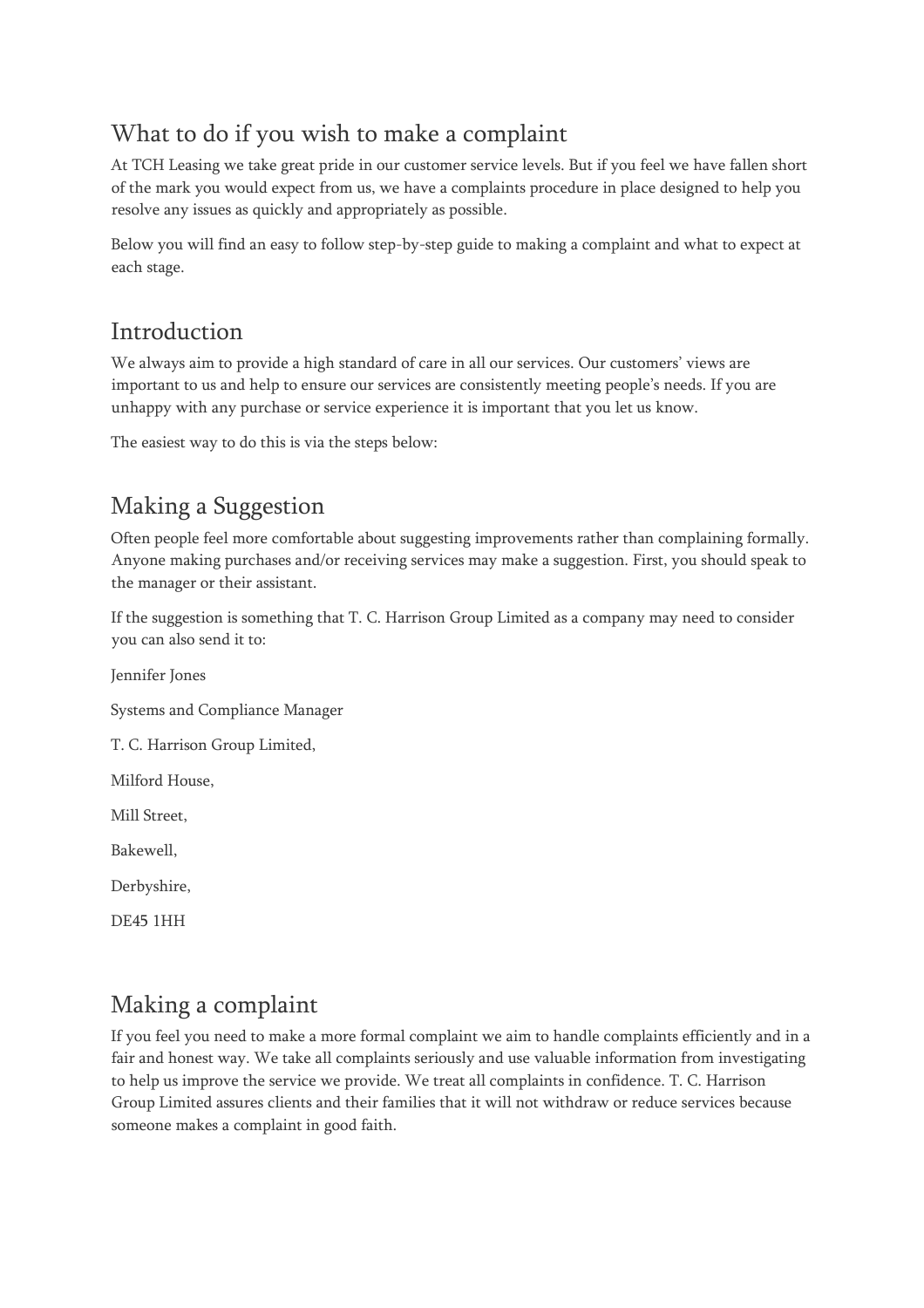## Who can complain

Anyone adversely affected by the way T. C. Harrison Group Limited serve our customers can make a complaint. A representative may complain on behalf of an affected person if they:

- Are deceased
- Cannot or do not feel confident to make a complaint themselves, or
- Have given consent for the representative to act on their behalf

If you are not happy about making a complaint yourself and you do not know someone who can talk or write to us on your behalf, we will be happy to endeavour to find someone from an independent organisation to act as an advocate for you.

## How to make a complaint

You can complain:

- in person
- by telephone
- by email
- by letter
- through a member of our staff
- through an advocate or representative

[Send a complaint by email](mailto:customersupport@tchleasing.co.uk?subject=Complaint)

## Anonymous complaints

We will deal with anonymous complaints under the same procedure; however, it is better if you can provide contact details so we can tell you the outcome of our investigation.

# Responsibility

The relevant Departmental Manager has authority and responsibility for dealing with all complaints made about their departments' service.

We will provide as far as is reasonably practical:

- any help you need to understand the complaints procedure; or
- advice on where you may get that help with your complaint.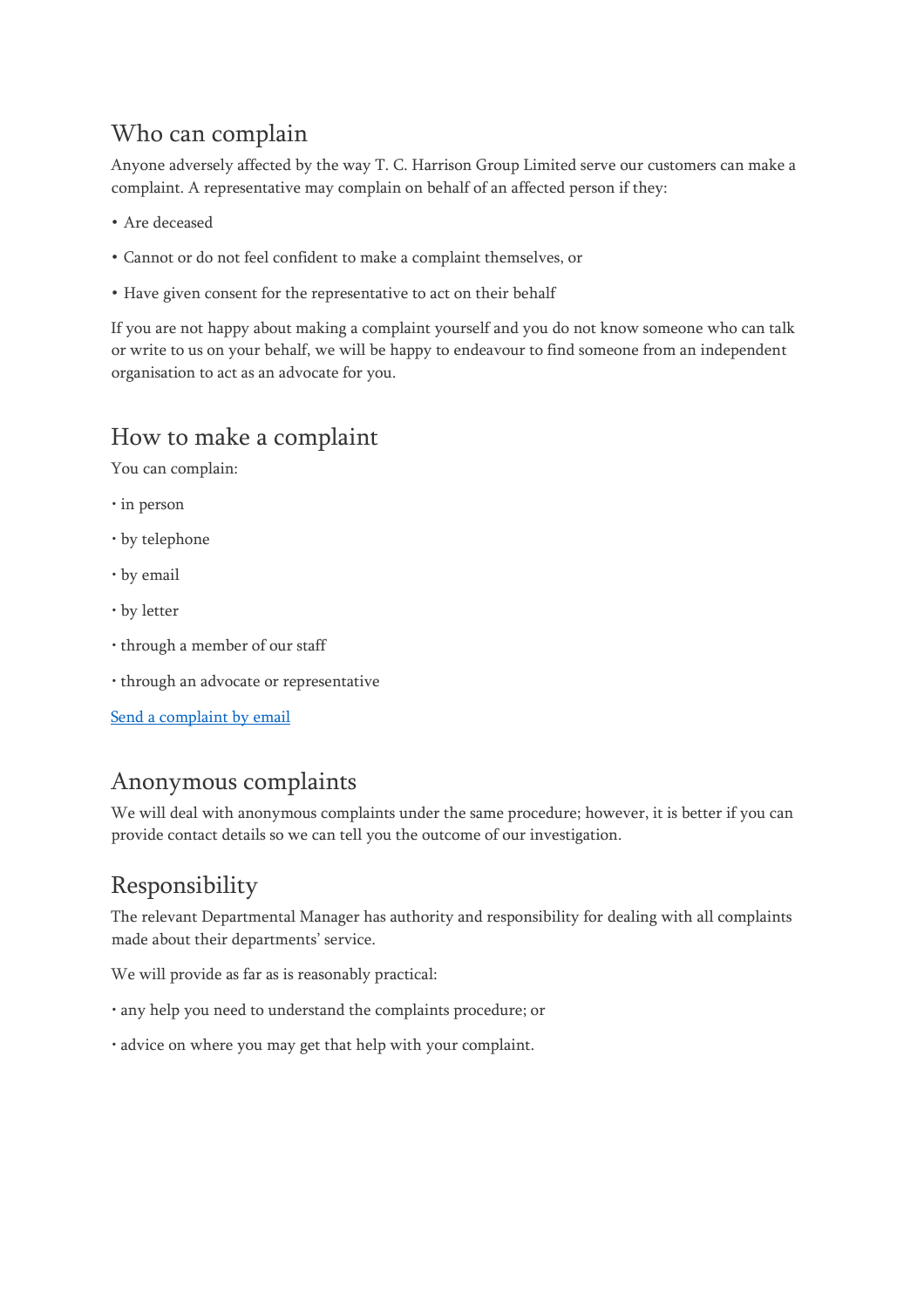## How we handle complaints

T. C. Harrison Group Limited will request the appropriate member of our management team to investigate the complaint. That person will have sufficient seniority, authority and experience to deal with the issues raised by the complaint.

We will acknowledge a complaint within 3 working days and give you the name and contact details of the person investigating it. All complaints are handled on a free of charge basis.

We will keep you informed about the progress of the investigation. We aim to have most complaints concluded within 14 working days. When a complaint is more detailed/complex we may need longer to understand all aspects. If a longer period of time is required we will tell you why and we will keep you informed on progress. For finance and/or insurance related complaints we may require up to 8 weeks to investigate; further information on this type of complaint is provided later in this procedure and in these circumstances, we will always keep you fully informed on progress.

When we have finished investigating, we will inform you of our decision. Information will include;

- details of the findings;
- any action we have taken; and
- our proposals to resolve your complaint.

#### Time Limits

You should complain as soon as you can after the date on which the event occurred or came to your notice. If you complain more than twelve months later, we may not able to investigate properly; but we shall consider whether you had a good reason for not making the complaint sooner and whether, despite the delay, it is still possible to investigate the complaint effectively and fairly.

Some types of final response have regulatory timescales; for example, complaints with referral rights to the Financial Ombudsman Service (FOS). In these instances, the final response from T. C. Harrison Group Limited will be provided in writing giving clear details of referral rights and time limits. All referrals to the Financial Ombudsman Service (FOS) are free of charge and must be made within 6 months of a final response from us. Referrals to the Motor Ombudsman are also free of charge and must be made within 12 months of making a purchase/receiving a service from us, or our final response letter.

#### Further Steps

At any stage during the process, if you are not happy with the way our management representative is dealing with your complaint you may escalate to their Managing Director. The complaint will then be investigated by the Managing Director who will liaise with you to understand all of the detail before reaching a final decision. In these instances, a final response to your complaint will be made in writing and will be deemed as a final outcome by T. C. Harrison Group Limited.

When we have investigated your complaint, if you are not happy with the final-outcome, you may refer your complaint to the [British Vehicle Rental and Leasing Association Conciliation service.](https://www.bvrla.co.uk/advice/guidance/using-bvrlas-conciliation-service)

Details on how you may contact this organisation are provided below.